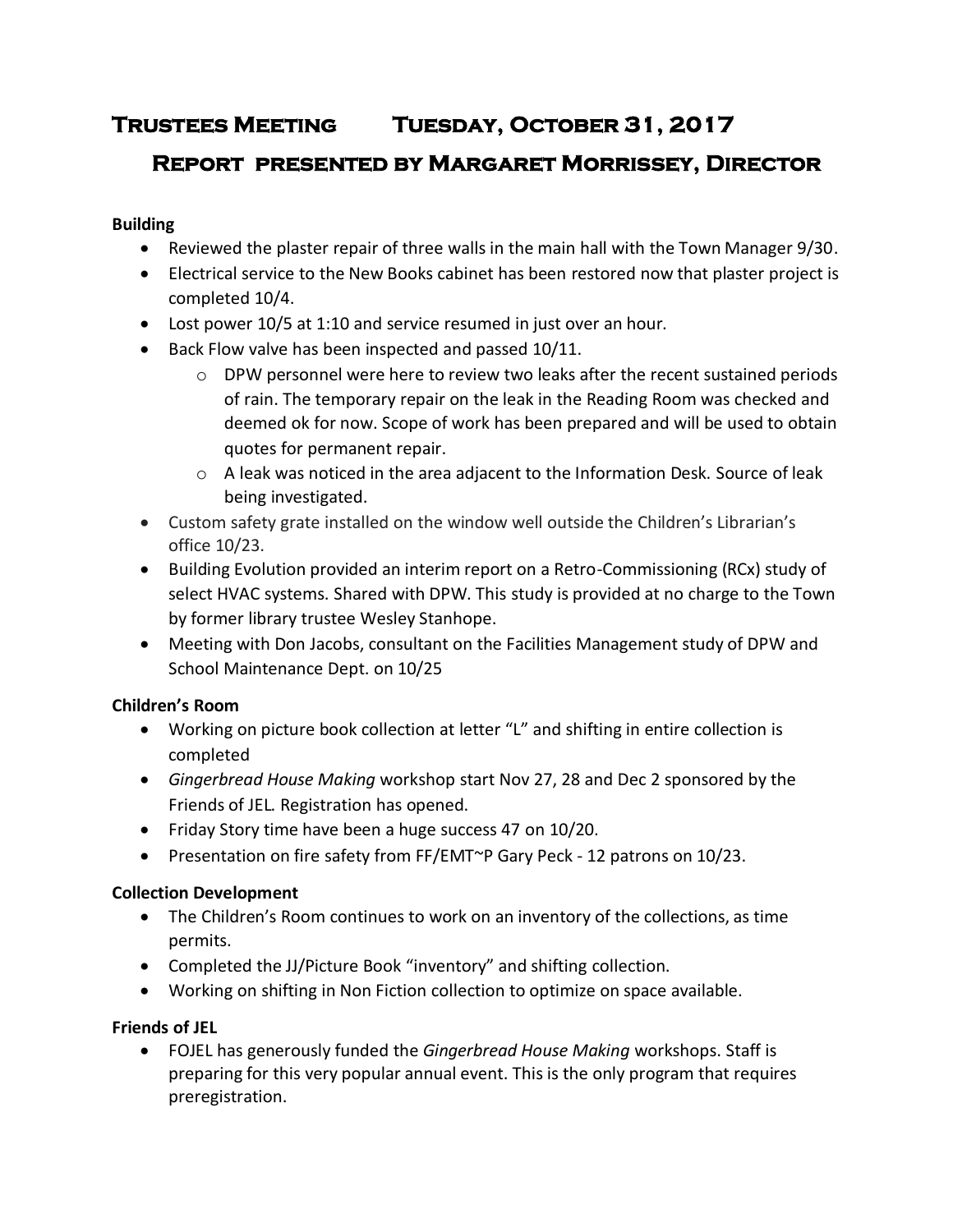• Drawing took place for the two \$25 Amazon gift cards for new library card holders in teen and juvenile student group at end of September.

### **Grants**

- Liaising with various performers and presenters applying for LCC Grants from the Southbridge Cultural Council. Wrote letters of support and coordinated the program calendar accordingly.
- The Central MA Regional Planning Commission (CMRPC) funded some bicycle equipment and the two bike racks and a Bike Fix-It-Station are for the library.

#### **Long Range Plan**

Staff is reviewing the plan and preparing an implementation strategy.

#### **Media**

- Receiving good responses to our frequent Facebook postings.
- *Southbridge Evening News* reporter Sarah Champagne has covered many of our events.
- *SCTV* continues to process and upload the programs recorded by library staff on You Tube.

## **Outreach**

- Presented an overview of the library services and resources to Professor Sandra Hinds' Sociology class, at QCC.
- Met with 2<sup>nd</sup> Grade Class at Charlton Street School and read some books in celebration of *Hispanic Heritage Month* 10/11
- Attended the exhibition and music fest at West Street School 10/12
- Tour of the library provided for Fitchburg State professor Dr. Teresa Fava Thomas 10/18.
- Presented information on the library and its services to Prof. Sandra Hinds' sociology class at QCC campus 10/19
- Met with job coach and three students from the *Beyond Pathways* program at Tantasqua Regional High School. The group is offering to volunteer on a weekly basis at the library.

## **Proctoring**

• Proctored an exam on 10/12 for a University of Wisconsin student.

#### **Programs**

- Art reception for nature photographer Dale Monette 9/28
- Book club title was *Boys in the Boat*
- The third and final event in the Thoreau Bicentennial series, *'Thoreau and Central MA*' was presented by Dr. Mark Wagner on Thursday, 10/19 as part of the *TLGV Walktober* calendar. This event was taped for SCTV.
- The weekly Chess Club has unfortunately not picked up after 2 months and will be suspended for now.